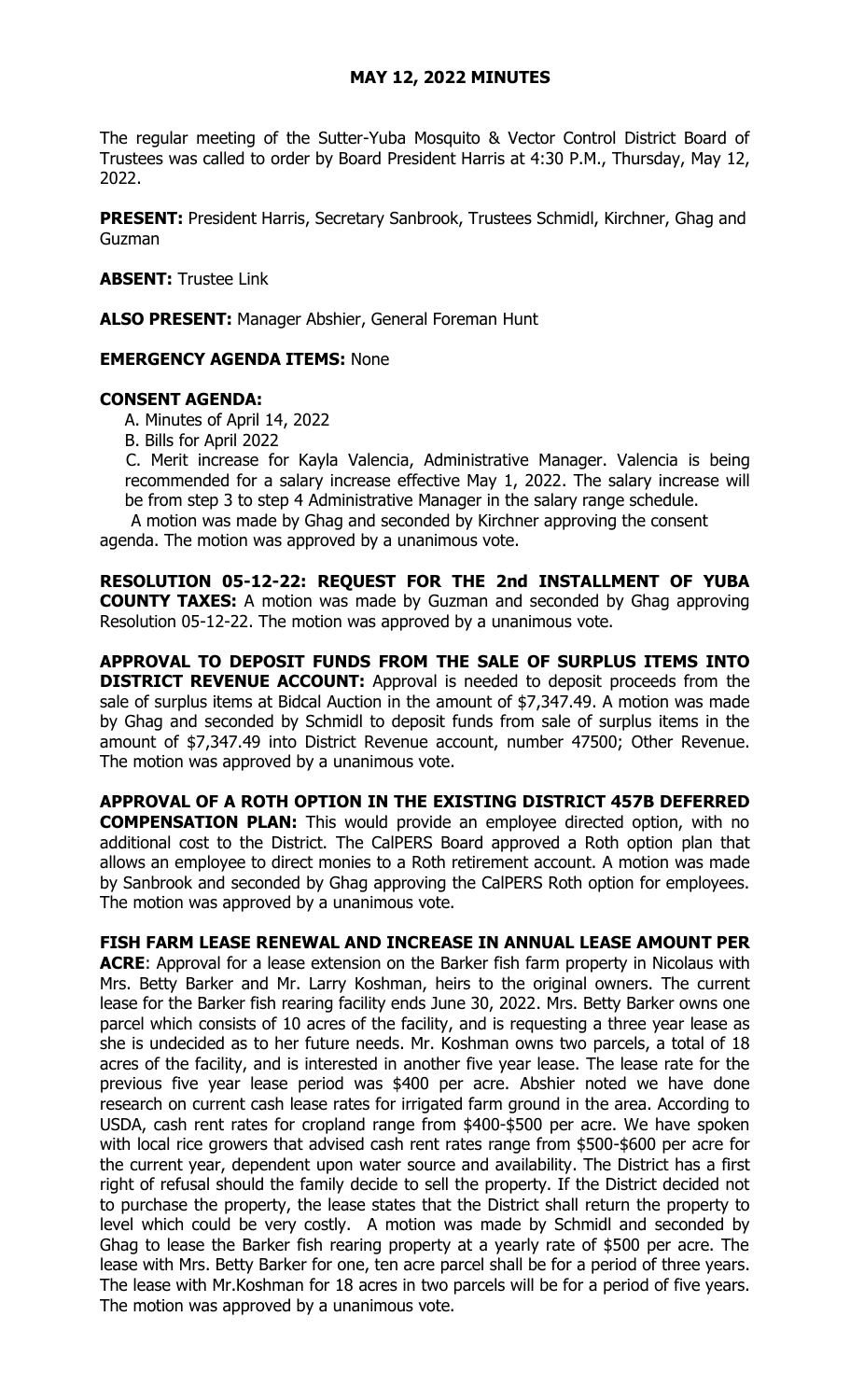**APPROVAL OF A CONTRACT TO REGRADE AND REPAVE DRIVING AND PARKING AREAS WITHIN THE DISTRICT YARD:** This item was tabled from the April Board meeting. A contract with Big S Asphalt has been reviewed by District legal counsel, Brant Bordsen. Bordsen was not satisfied with the language contained in the previous contract. Abshier noted he had contacted MHM Engineering to have a new contract drawn that includes the contract, work plan, and all required permits. The new contract has been reviewed and approved by Bordsen. The contract amount is set at \$205,730, which is \$6,000 lower than original contract of \$211,730 due to the District paying MHM Engineering for their services. Big S Asphalt agreed to remove this fee from their bid. The contract provides an itemized list of work to be completed including, grinding, paving, compacting, striping, ADA compliant parking, and disposal of waste materials. All required Workers Comp Insurance, Public Works Project Performance Bond, and a \$3,000,000 liability insurance policy are included in the contract. The project is slated to begin in late June. A motion was made by Ghag and seconded by Kirchner approving the regrading and repaving project with Big S Asphalt in the amount of \$205,730. The motion was approved by a unanimous vote.

## **PUBLIC COMMENTS:** None

**MANAGER COMMENTS:** Three counties have detected West Nile Virus activity in California for 2022. Fresno, Orange, and Riverside counties have each reported one positive mosquito pool.

New Jersey Light Trap counts are pretty low and in line with our 10 year average. No increase was observed over last week. Sutter County rice acreage could be down as much as 50%, due to decreased water availability. Less rice acreage doesn't necessarily equate to fewer mosquitoes. Typically, we tend to see higher densities of mosquito larvae in years with a limited water supply.

Our invasive Aedes surveillance trapping program began this year in early May. In 2021, we had adult mosquito detections in six different locations in Yuba City. Oviposition cups have been placed in the areas that had the invasive detections in 2021.

Abshier also noted:

- Fog routes will begin as justified by trap data, town routes typically begin just before the Fourth of July. Agriculture area routes and aircraft missions begin a little earlier in June.
- Aircraft missions on the outskirts of Wheatland are in the plans for this season, targeting mosquitoes before they reach urban areas of Wheatland.
- The VCJPA Member Contingency Funds balance as of March 31, 2022 is \$350,142. The prudent balance recommended amount is \$172,114. The fund is designed to preserve funds. It typically earns .25% to .75%. There is no advantage to being over funded. Excess funds can be requested at any time and could be used in our retirement program.
- The replacement pickup for one that was a total loss last year was delivered April 21st.
- Historically, two Board members have met with employee representatives, prior to the June Board meeting, to discuss personnel requests for the upcoming budget year. Employees have requested their representatives meet with the full Board. The Board requested Abshier contact Legal counsel Bordsen for an opinion concerning employees meeting with the full Board. If necessary Harris and Sanbrook volunteered to meet with employees one hour before the regular Board meeting, on Thursday, June 9 to hear their requests.
- The annual USFWS meeting via teleconference will be scheduled soon. Topics will include: approval/disapproval of new pesticides, personnel changes, and water outlook for 2022, which is projected to be cut by up to 50%. The lower water allotment will result in fewer cells being irrigated this summer and a slower, later fall flood up.